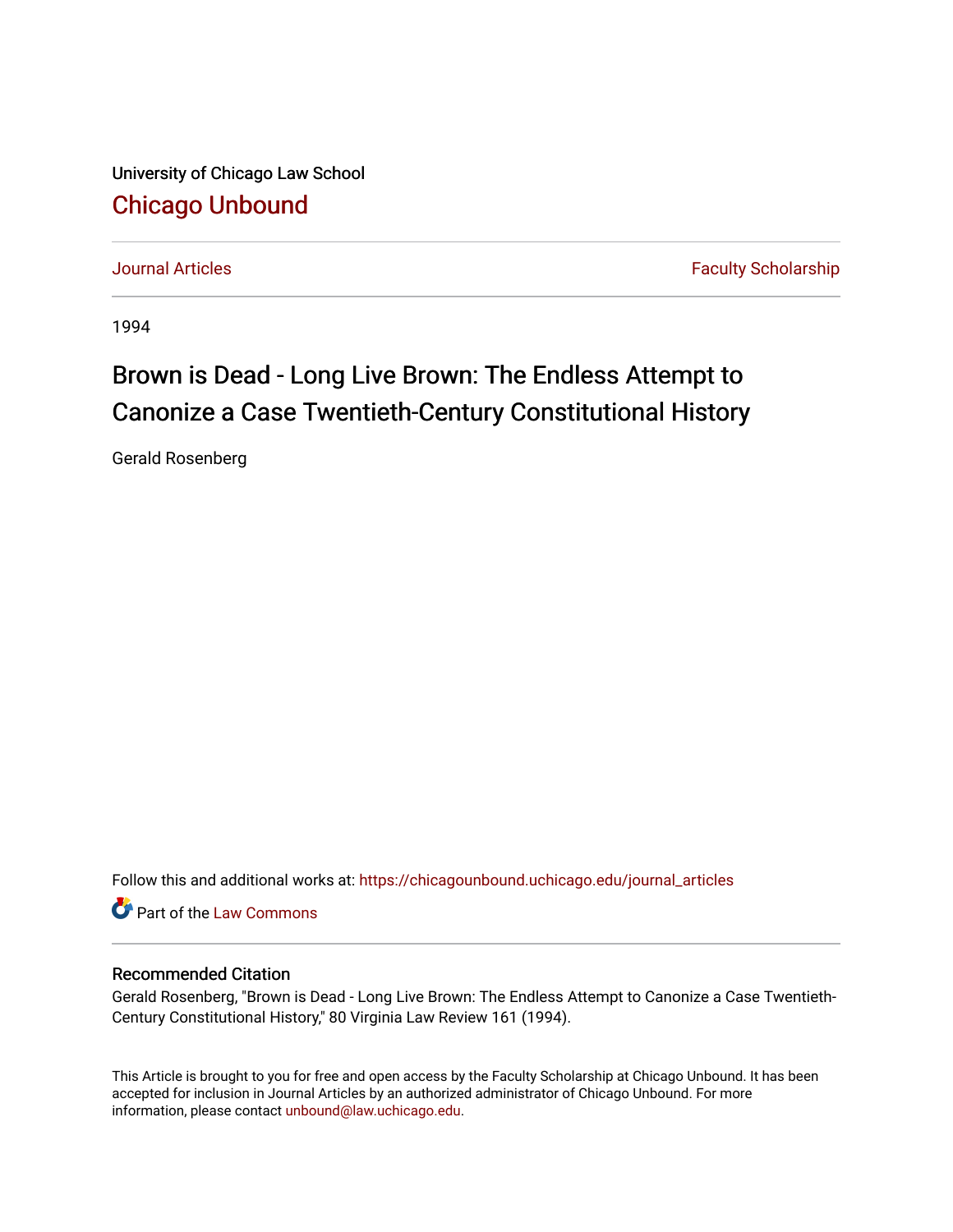## *BROWN* IS DEAD! LONG LIVE *BROWN!: THE* ENDLESS ATTEMPT TO CANONIZE A CASE

## *Gerald N. Rosenberg\**

welcome this Special Issue on twentieth-century constitutional history and the major article **by** Michael Klarman placing *Brown* in historical context. Far too much writing **by** legal academics obscures the larger political, social, economic, and cultural environment in which courts operate, decisions are issued, and behavior is modified. Klarman's careful and detailed analysis focuses on these crucial factors. In contrast to the artificial separation between legal analysis and work in the social sciences, Klarman's approach demonstrates the richness of genuine, multidisciplinary analysis.

In the first part of his Article, Klarman lays out the factors that fostered segregation. The argument is well-known to social scientists and Klarman does a good job reviewing and condensing the secondary literature.<sup>1</sup> In Part II, however, Klarman plows less cultivated fields and offers an interesting twist on the conventional claim that *Brown* set the stage for the civil rights movement and legislative action. I will focus my comments on this argument.

Klarman's aim is to understand the question of *"indirect* causation,"<sup>2</sup> in this case the relationship between *Brown* and the civil rights legislation of the mid-1960s. Rejecting the conventional wisdom that *Brown* was crucial to the creation of the civil rights movement which, in turn, successfully pressured Congress and the

<sup>\*</sup> Associate Professor of Political Science and Lecturer in Law, University of Chicago. A.B. 1976, Dartmouth College; B.A./M.A. 1979, Oxford University; **J.D.** 1983, University of Michigan; Ph.D. 1985, Yale University. I gratefully acknowledge helpful comments from Anne-Marie Slaughter Burley, Dan Kahan, Richard Ross, David Strauss, and Cass Sunstein.

**<sup>1</sup>** For fuller treatments, see Doug McAdam, Political Process and the Development of Black Insurgency, 1930-1970 (1982); Aldon D. Morris, The Origins of the Civil Rights Movement: Black Communities Organizing for Change (1984).

**<sup>2</sup>**Michael **J.** Klarman, *Brown,* Racial Change, and the Civil Rights Movement, 80 Va. L. Rev. 7 (1994).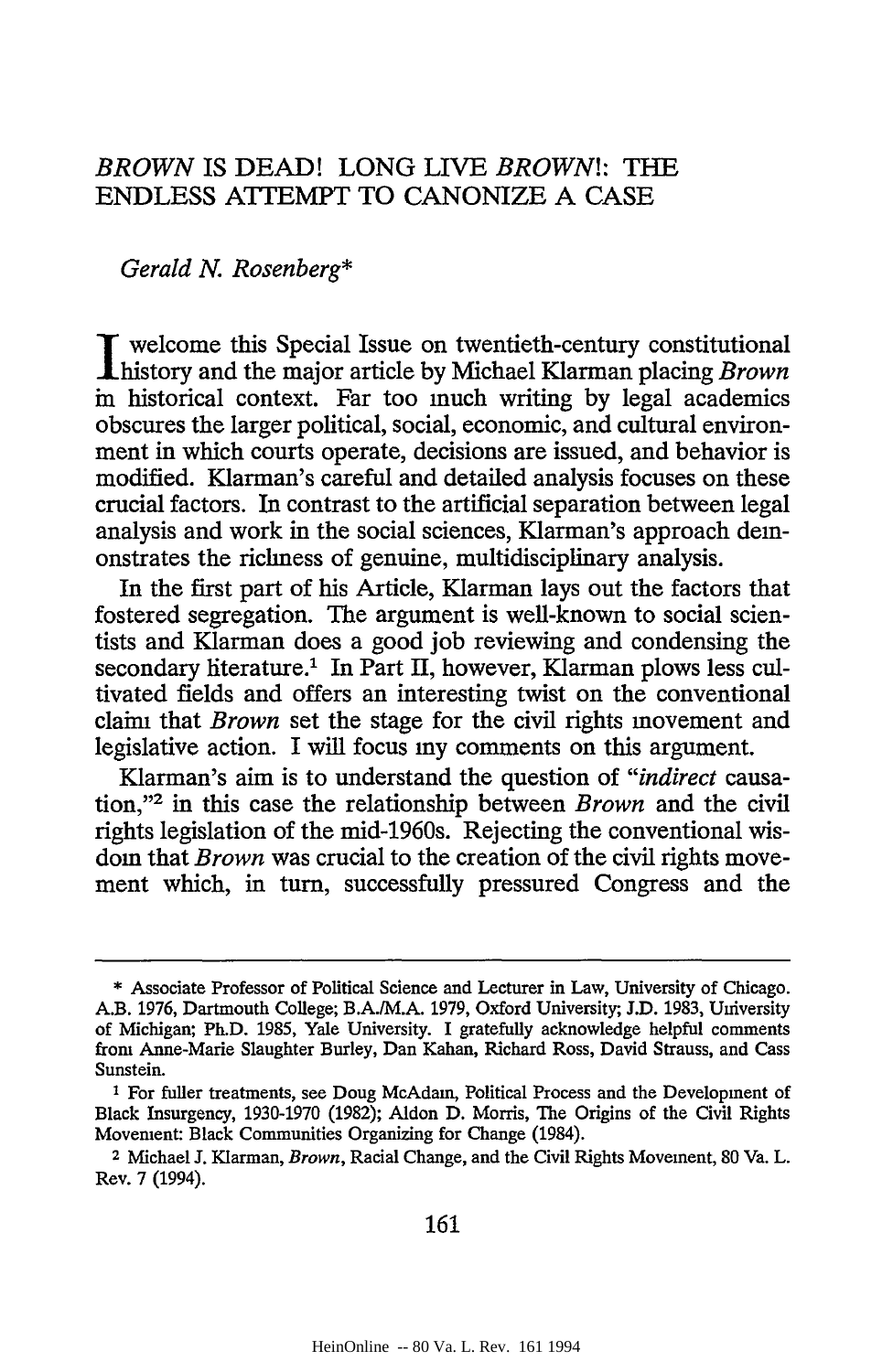executive for civil rights legislation,3 Klarman argues that *Brown* directly led to the election of rabid segregationists throughout the South. They, in turn, unleashed, or allowed to be unleashed, the brutal suppression of civil rights demonstrators. It was this violence, brought to the consciousness of Americans throughout the country by television, that shocked the nation and led to the enactment of civil rights legislation. Thus, Klarman concludes that *Brown* did help bring about civil rights legislation, but in a tortuous, indirect, and "perverse" manner.<sup>4</sup>

Klarman's attempt to find some beneficial effect from *Brown* is clever and plausible, but ultimately unpersuasive. In essence, he underestimates the deeply violent nature of Jim Crow and its defenders, and he uncritically grants important causal influence to *Brown.* Klarman is correct that television coverage of white violence inflicted on peaceful black demonstrators in the South, particularly at Birmingham and Selma, created a powerful pro-civil rights constituency in the rest of the country.<sup>5</sup> He also makes a plausible case that *Brown* led to the election of segregationist public officials who either encouraged such violence or allowed it to take place. However, he does not succeed in making the case that the actions of those officials added much to the violence. Oddly, Klarman misperceives the nature of Jim Crow, presenting it as less malign than it actually was. A more accurate and critical analysis suggests that it was the actions of the civil rights demonstrators themselves in the context of an entrenched system of apartheid that led to violence. Racist public officials, propelled to public office perhaps in part because of *Brown,* raised their ugly voices, but they were overwhelmed in a cacophony of hatred. Like those

<sup>3</sup> For a fuller treatment of the lack of evidence for *Brown's* causal significance, see Gerald N. Rosenberg, The Hollow Hope: Can Courts Bring About Social Change? 49-57 (1991).

<sup>4</sup> Klarman, supra note 2, at **13.** Scheingold offers a somewhat similar argument: Southern white resistance to *Brown* sparked the civil rights movement, which successfully pressured Congress and the executive. See Stuart Scheingold, Constitutional Rights and Social Change: Civil Rights in Perspective, *in* Judging the Constitution: Critical Essays on Judicial Lawmaking 73, 79-80 (Michael W. McCann & Gerald L. Houseman eds., 1989). While both Klarman and Scheingold focus on the resistance *Brown* engendered, their paths of causal influence differ.

<sup>5</sup> For a full account of this argument, see David J. Garrow, Protest at Selma: Martin Luther King, Jr., and the Voting Rights Act of 1965, at 133-60 (1978); Rosenberg, supra note 3, at 107-56.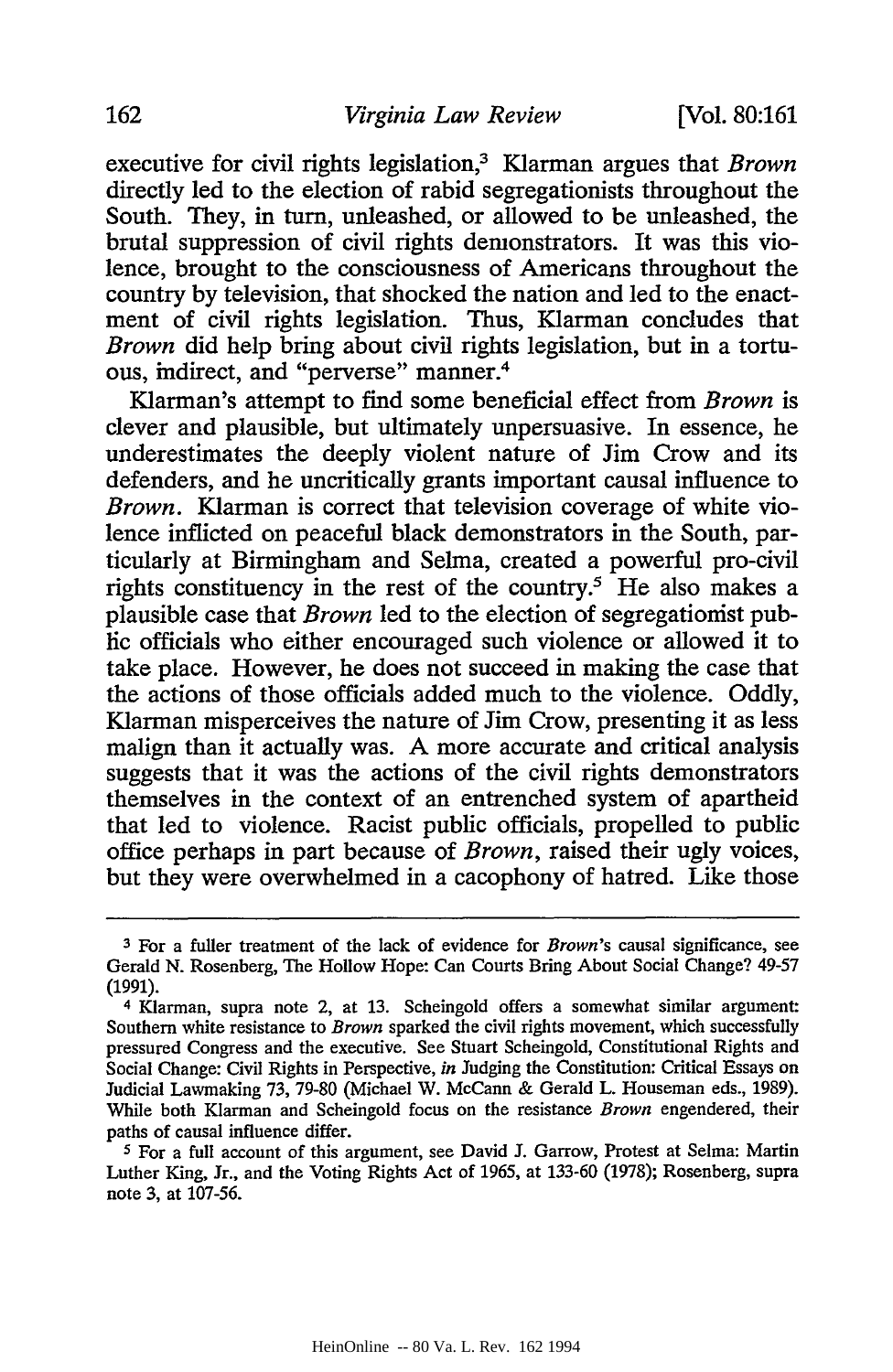defenders of *Brown's* importance whom Klarman criticizes, he,

too, overstates *Brown's* influence. Part of the difficulty Klarman faces is that without considering alternative explanations, he can offer only a speculative story of causal influence. Putting the point, first, in somewhat abstract terms (see Figure I), in order to argue convincingly that *Brown* (B) caused later violence (V) rather than being merely correlated with it, Klarman must show that the intervening demonstrations, marches, and protests of the civil rights movement (D, M, and P) did not, by themselves, cause V.6 Without such a showing, Klarman is left with merely a correlation, a relationship that could have been caused by events following *Brown.* To make a persuasive case, then, he must test not only for whether *Brown* led to violence through his causal chain (B led to V), but also for whether the movement and its actions led to violence *independently* of *Brown* (events D, M, and P led to V *independently* of B). In so doing, he must explore the effects of the apartheid system (all the A's) within which all these events were occurring. For if causal connections can be made where the causal factors are independent of *Brown,* then violence and the civil rights legislation that followed from it would have occurred without *Brown.* If this is the case, as I argue it is, then whatever role *Brown* played in the election of extreme segregationists had a negligible effect on violence inflicted on civil rights demonstrators and on the ultimate enactment of civil rights legislation.

Empirical examination supports my alternate explanation. The violence Klarman finds crucial to the enactment of civil rights legislation was overdetermined. The civil rights movement *on its own* created a sufficiently violent response to pressure the federal government to act. It was not *Brown* that was "indispensable to the timing" of civil rights legislation as Klarman maintains,7 but rather white violence in response to the actions of the civil rights move-

1994]

**<sup>6</sup>** This is particularly the case since Klarman has argued, in my view correctly, that *Brown* (B) did not create the civil rights movement nor lead to the actions the movement took (events D, M, and P). See Klarman, supra note 2, at 75-84; see also Rosenberg, supra note 3, at 107-56 (refuting the view that the Court and *Brown* created the civil rights movement because such a view incorrectly and unsuccessfully simplifies a complex set of events).

**<sup>7</sup>**Klarman, supra note 2, at 76.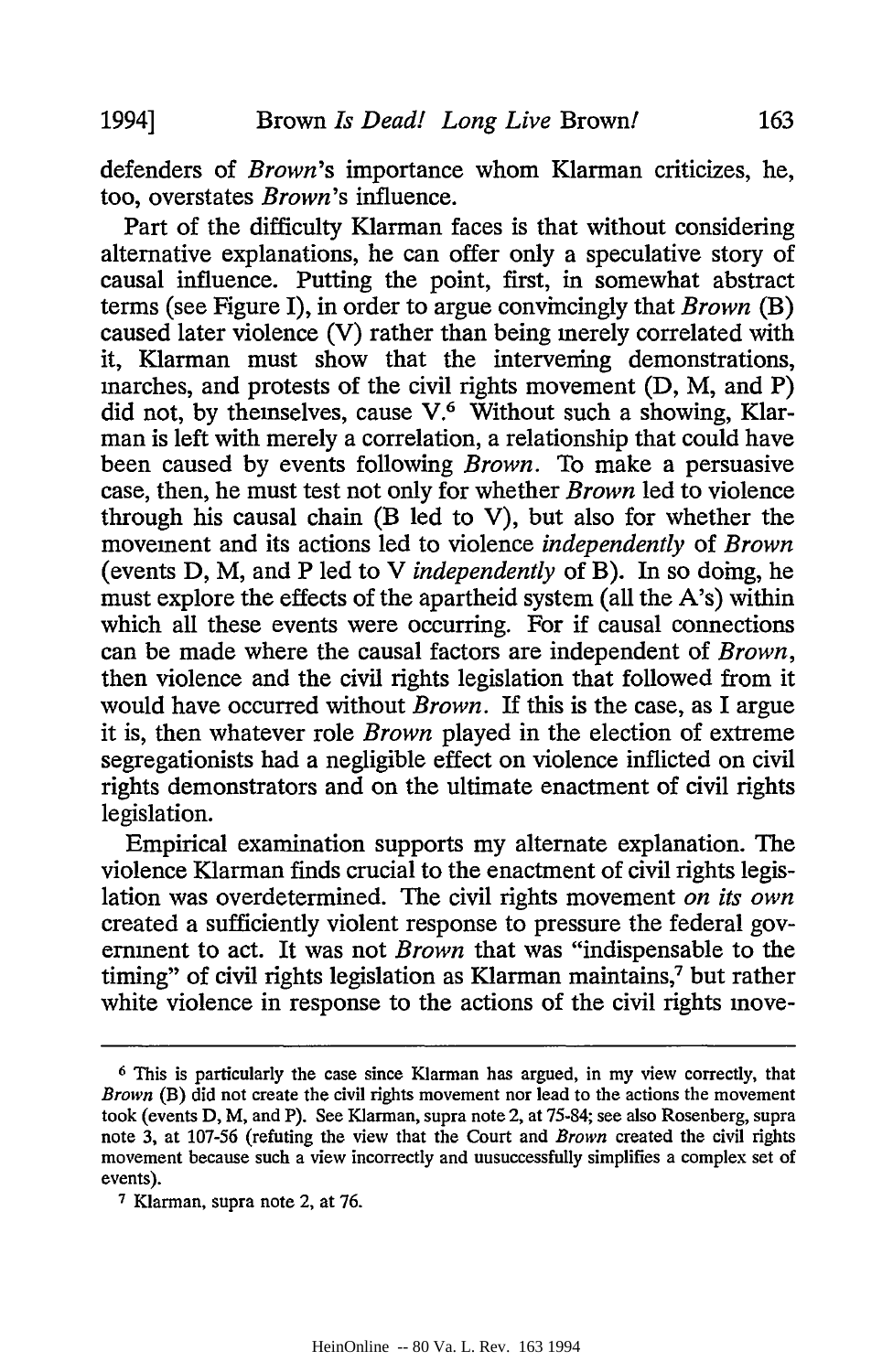FIGURE I WHAT **CAUSED** VIOLENCE DIRECTED **AT** CIVIL RIGHTS DEMONSTRATORS?: KLARMAN'S EXPLANATION **AND** ROSENBERG'S ALTERNATIVE



- KEY:  $A$  = apartheid system
	- B = *Brown* decision
	- $D =$  civil rights demonstrations
	- $E =$ local southern elections
	- $M =$  civil rights marches
	- $P = \text{civil rights protects}$
	- $V =$  violence directed at civil rights activists
	- $---$  = Klarman's explanation
	- $-$  = Rosenberg's alternative explanation

N.B.: Both Klarman and I reject the argument that *Brown* played an important role in leading to civil rights demonstrations, marches, and protests. Thus, no lines connect *Brown* (B) with civil rights marches (M), demonstrations (D), or protests (P). See discussion infra at 162-63 and note 6.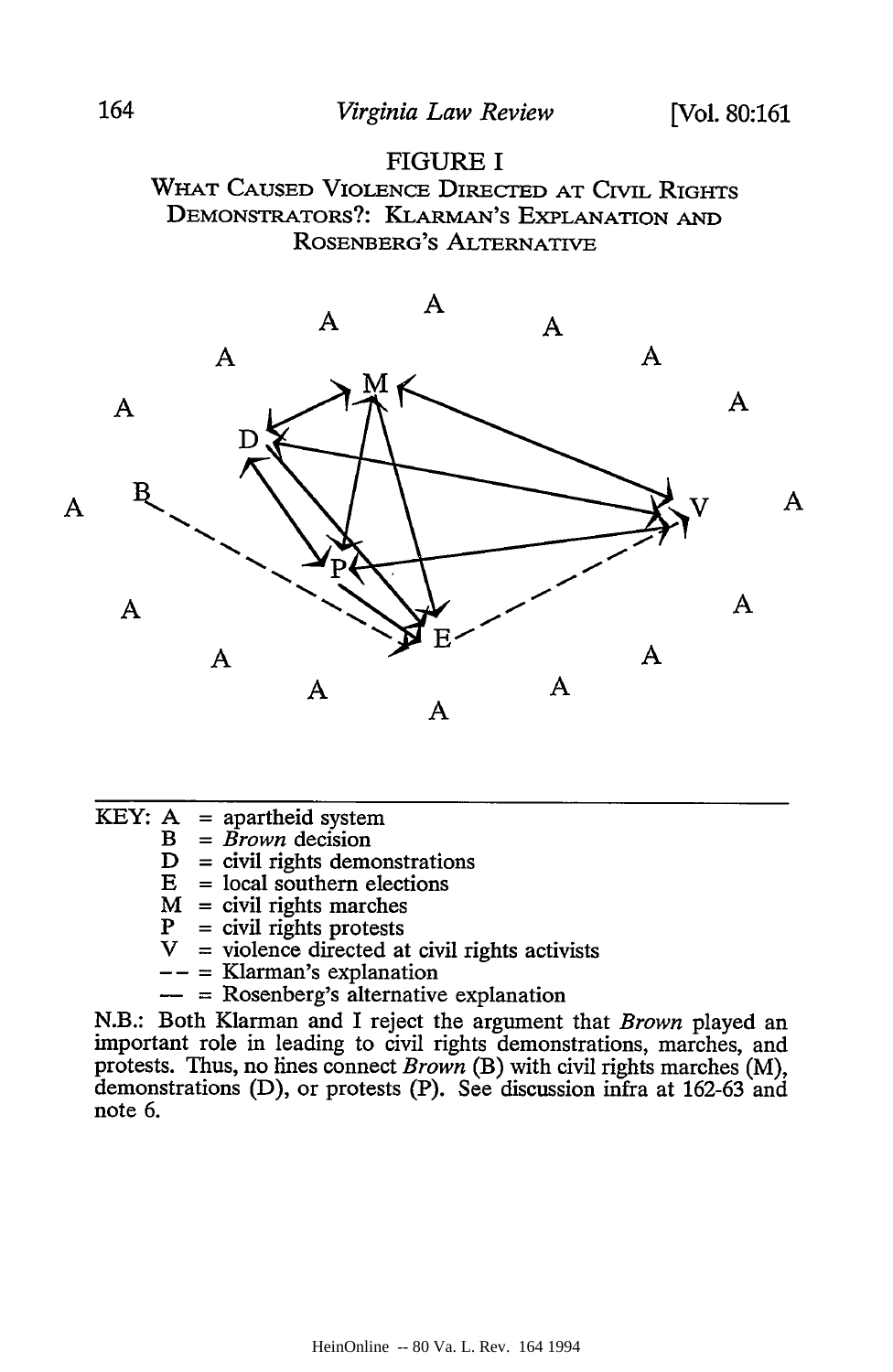ment *independent* of *Brown.* Klarman himself notes that the depth and strength of the apartheid system meant that black demands for equal fights would be met with violent repression. It did not take *Brown* for white southerners to understand that blacks marching for civil rights' posed a major threat to the status quo. They responded not to the abstract idea of equality contained in *Brown* but to the actual public demand for it. It was the civil fights movement taking to the streets that incited violence. With or without *Brown,* the events of the movement itself would have generated politicians to represent and defend the system. Thus, while Klarman makes a strong case that *Brown* heightened the rhetoric of rabid segregation, that rhetoric would have appeared as soon as blacks acted. It was the threat to the system posed by black southerners that was the main force creating the violent response. *Brown* played a role, no doubt, in encouraging such violence, but it would have happened without the Court's action. When examined in the broader perspective, *Brown* was merely a ripple in a tidal wave.

Post-Civil War southern history is full of examples of such violence directed at movements for civil rights. The unpleasant, underlying fact is that white southerners, with the help of all levels of government, constructed an entrenched system of apartheid throughout the South. Any serious challenge to that system was met with massive repression. And the most serious challenge came not from a far away capital but from the other side of the tracks when local black residents overcame their fear and publicly demanded the basic rights of American citizenship and human decency. After all, the white South had plenty of experience eviscerating federal mandates. For nearly a century it had emasculated the Fourteenth Amendment guarantee of equal protection of the law, and the Fifteenth Amendment guarantee of the right to vote, rendering them essentially empty within a full-blown apartheid system. One Court holding, on its own, posed little challenge.

White violence in response to black demands for justice is an old tactic. World War I, for example, was fought to "make the world safe for democracy," but when blacks after the war attempted to assert basic democratic rights for which they had fought and died, whites unleashed a torrent of violence. As Klarman acknowledges,

19941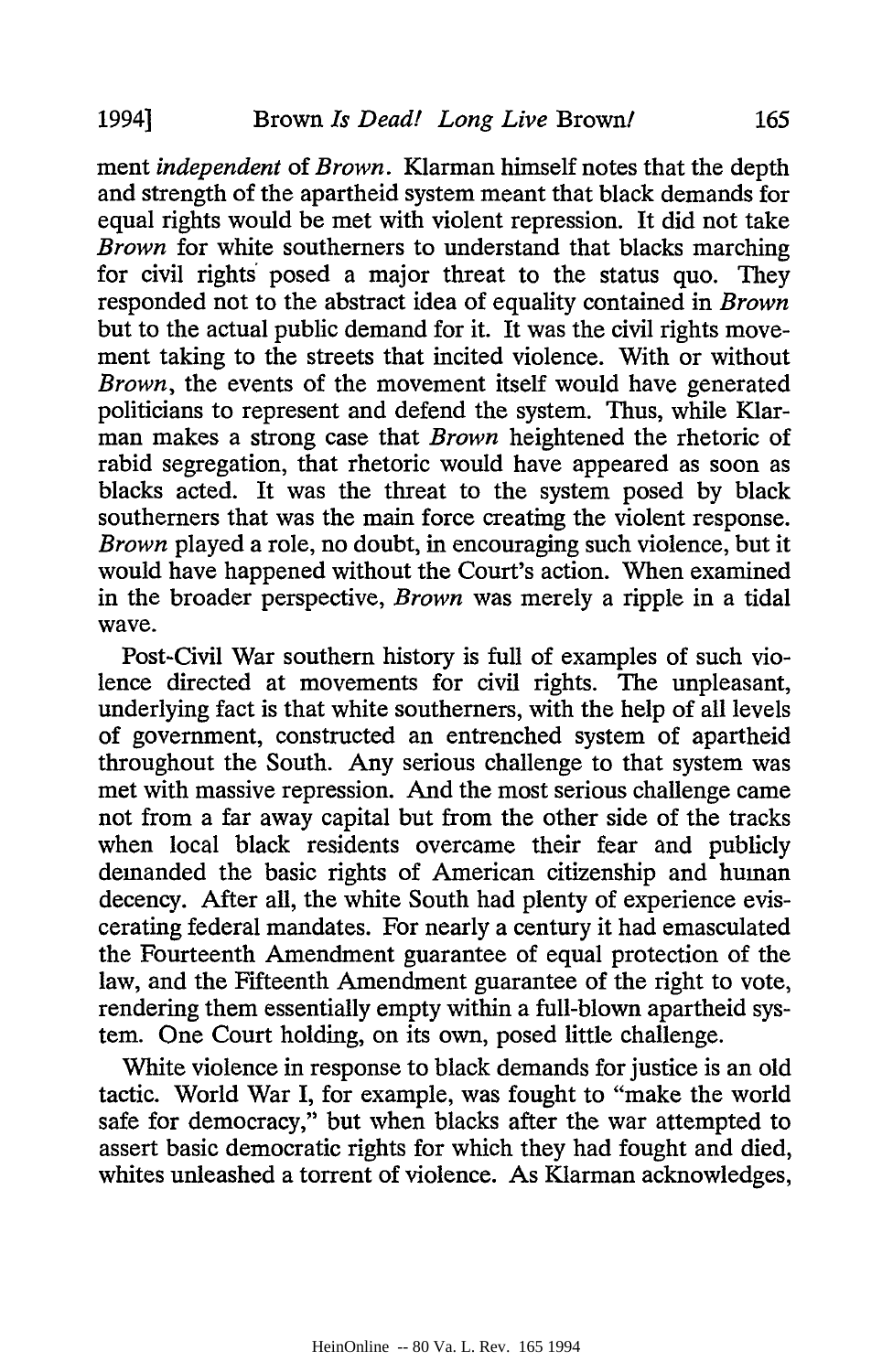recorded lynchings increased dramatically in 1918 and 1919.8 And violence was not limited to the South. Woodward notes twentyfive major race riots during the last six months of 1919, some in northern cities like Chicago.<sup>9</sup>

The general expectation of white violence directed at proponents of civil rights is illustrated by the first Freedom Ride, the 1947 Journey of Reconciliation. No attempt was made to travel into the deep South because activists thought it would be a suicide mission.<sup>10</sup> Indeed, when Thurgood Marshall heard of the plan he warned that "'[a] disobedience movement on the part of Negroes and their white allies, if employed in the [deep] South, would result in wholesale slaughter with no good achieved."<sup>11</sup> And when the second Freedom Ride was launched in 1961, the level and brutality of the violence was extraordinary.<sup>12</sup> Brown was unnecessary to lead white southerners to violently resist civil rights.

Violence against blacks and civil rights workers was commonplace throughout the South during the civil rights movement of the 1960s. Spectacular cases such as the murder of Medgar Evers, the attacks on the Freedom Riders, the Birmingham church bombing that killed four black girls, and the murder of three civil rights workers near Philadelphia, Mississippi, are well-known. Countless other bombings and numerous murders occurred throughout the South.<sup>13</sup> During the Freedom Summer of 1964, in Mississippi alone there were 35 shooting incidents, 30 bombings, 35 churches burned,

**<sup>8</sup>** McAdam, supra note 1, at 89 (presenting a table of statistics reporting an increase in lynchings from thirty-six in **1917** to sixty in 1918 to seventy-six in 1919). This violence is acknowledged by Klarman, who points out that those lynched included black veterans, some wearing their uniforms. See Klarman, supra note 2, at 86 n.368.

**<sup>9</sup>** C. Vann Woodward, The Strange Career of Jim Crow 114-15 (3d rev. ed. 1974).

**<sup>10</sup>**See August Meier & Elliott Rudwick, CORE: A Study in the Civil Rights Movement 1942-1968, at 34 (Illini Books 1975) (1973).

**<sup>11</sup>** Meier & Rudwick, supra note 10, at 35 (quoting Thurgood Marshall).

<sup>&</sup>lt;sup>12</sup> James Farmer, Lay Bare the Heart: An Autobiography of the Civil Rights Movement 202-03 (1985); Howell Raines, My Soul is Rested: Movement Days in the Deep South Remembered 113-16, 120-21 (Penguin Books 1983) (1977). See Klarman notes this as well. See Klarman, supra note 2, at 73.

**<sup>13</sup>**See J.W. Peltason, Fifty-Eight Lonely Men: Southern Federal Judges and School Desegregation 136, **159** (1961); Southern Regional Council, Special Report: Law Enforcement in Mississippi 7-17 (1964).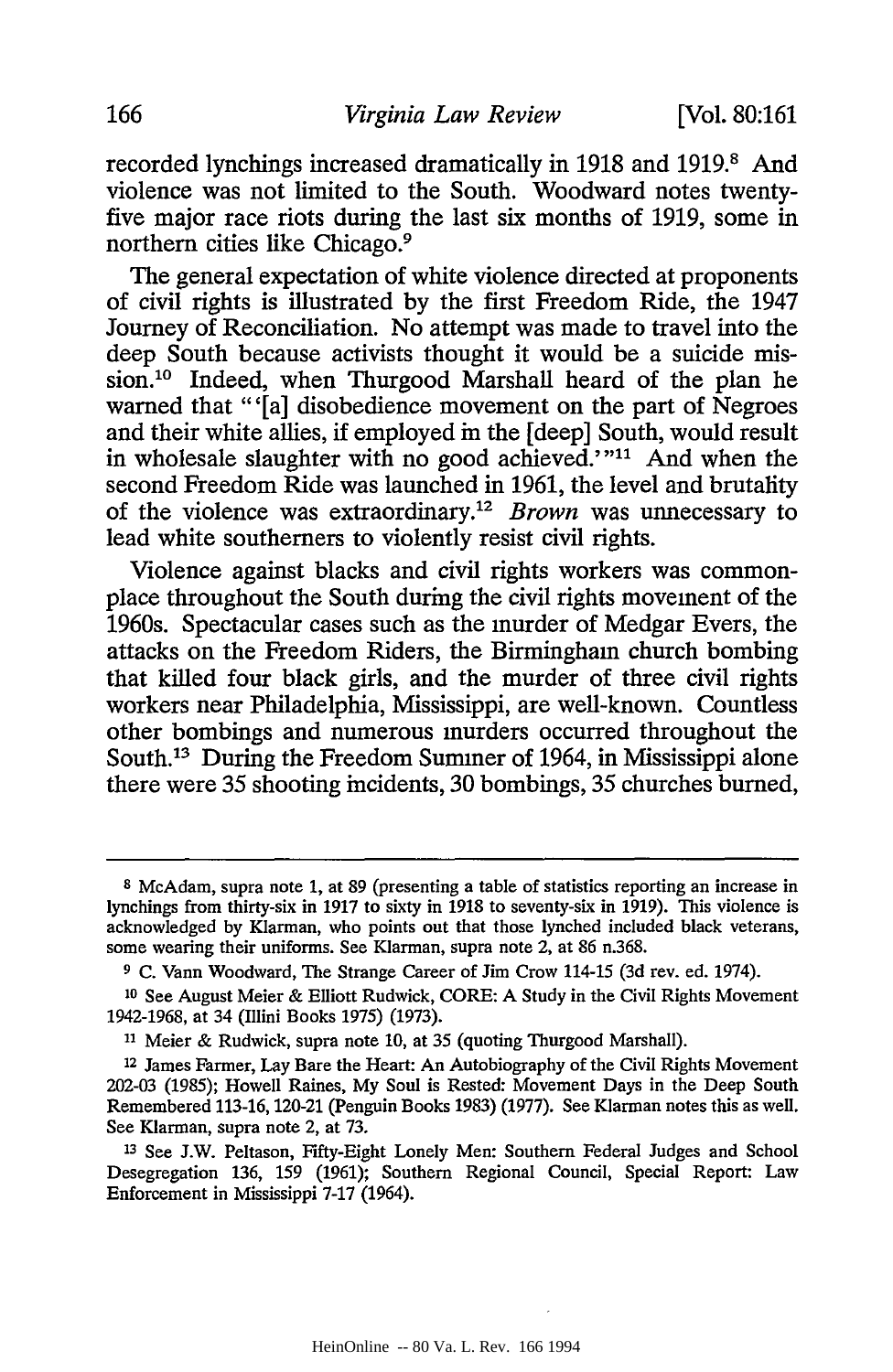80 beatings, and 6 murders.14 It was a brave soul indeed who worked to end segregation in the South.

The Voter Education Project illustrates the crucial role of violence as a response to any public attempt by southern blacks to challenge segregation. Launched during the Kennedy administration, its official aim was to create local pressure for civil rights by increasing black voter registration in the southern states. The project's unofficial aim was to end civil rights demonstrations and marches that received publicity, led to violence, and pressured and embarrassed the administration. Indeed, Project participants were expressly prohibited from taking direct action, creating great debate among some groups over whether to join the Project. But both sides miscalculated, and violence often accompanied attempts at registration. For a black rural southerner to attempt to register to vote was to demonstrate an independence of spirit and a degree of courage that threatened the whole southern apartheid system in a way that unenforced Court decisions never could.<sup>15</sup>

Klarman responds that the level of both violence and racial rhetoric in the years prior to *Brown* were lower than in the 1960s. Klarman makes a strong case but it does not show a causal connection between *Brown* and racial violence. This is because there were no mass events like the Montgomery bus boycott, the sit-ins, the Freedom Rides, the large demonstrations at Birmingham and Selma, and so forth in the South in the *pre-Brown* days. Before *Brown,* southern blacks were not challenging all that was sacred to the apartheid system in a public, massive, and visceral way.

Klarman shows some awareness of the basic thrust of my position but does not integrate it into his argument. He comments that the "vast majority of southern whites in the 1950s favored racial

1994]

**<sup>14</sup>** Doug McAdam, Freedom Summer 257-82 (1988); Garrow, supra note 5, at 21; Pat Watters & Reese Cleghorn, Climbing Jacob's Ladder: The Arrival of Negroes in Southern Politics 139 (1967).

**<sup>15</sup>**For confirmation of this interpretation see Taylor Branch, Parting the Waters: America in the King Years 1954-1963, at 478-79 (1988); Clayborne Carson, In Struggle: SNCC and the Black Awakening of the 1960s, at 39 (1981); James Forman, The Making of Black Revolutionaries 264-65, 269 (Open Hand Publishing Inc. 1985) (1972); Herbert H. Haines, Black Radicals and the Civil Rights Mainstream, 1954-1970, at 156 (1988); Meier & Rudwick, supra note 10, at 173-75; Victor S. Navasky, Kennedy Justice 21, 98-99, 128 (1977); Watters & Cleghorn, supra note 14, at 50-55.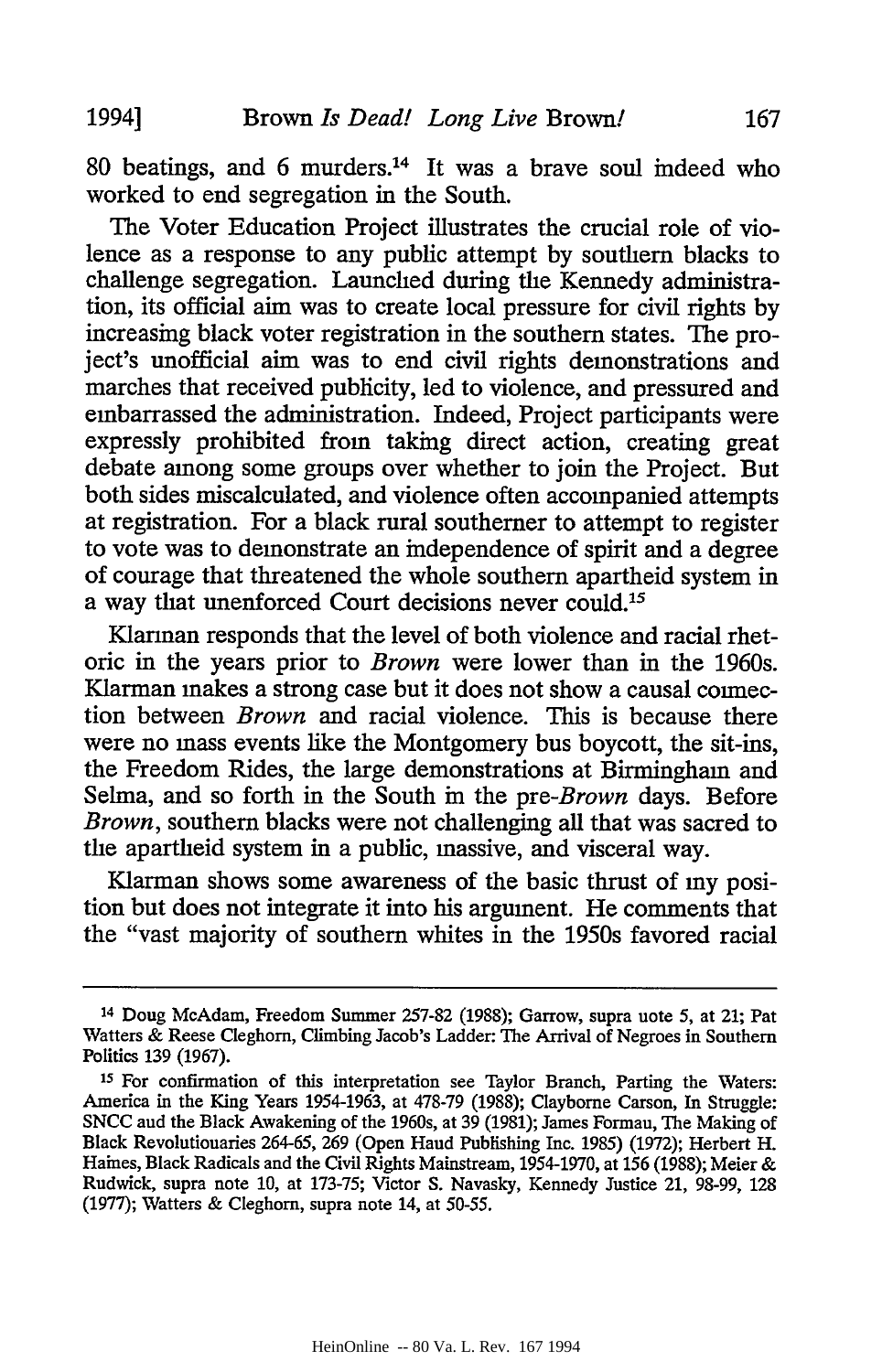segregation,"<sup>16</sup> and notes "how deeply entrenched Jim Crow remained in the heart of the deep South."<sup>17</sup> He points out, further, that the "timing of the *Brown* backlash depended on the white conservatives' perception of the imminence of the desegregation threat, which turned more on events like NAACP school desegregation petitions or crises like Autherine Lucy's attempted desegregation of the University of Alabama in early 1956 than on the *Brown* decision itself."<sup>18</sup> In other words, it was not the *Brown* decision but rather the visceral challenge to segregation of blacks acting in the local areas that engendered a violent response.<sup>19</sup> Klarman does not show that such a violent response would have been absent if *Brown* had not been decided. The history of southem apartheid powerfully argues otherwise.

Klarman also notes that given the strength and depth of the apartheid system, moderate individuals, businesses, and governments were vulnerable to political and physical attack from more extreme segregationists. "Just as within a single state the black belt could pull along more moderate racial opinion, so within the South as a whole, extremist states could pressure their more moderate neighbors into conformity."<sup>20</sup> He notes, for example, that in Arkansas many "businessmen and other racial moderates, who had resented Governor Faubus's efforts to instigate racial discord in Little Rock, felt obliged to rally around him once Eisenhower had sent in the 101st Airborne."<sup>21</sup> But this has nothing to do with *Brown.* Given a white southern political, economic, social, and cultural system of apartheid, it did not require a Court decision to spur extreme segregationist politics and violent resistance once local blacks started their challenge. Locked in a segregationist system and culture, individuals, businesses, and governments had every incentive to support the status quo once opposing it became costly.

**<sup>16</sup>**Klarman, supra note 2, at 106.

**<sup>17</sup>**Id. at 74.

**<sup>18</sup>**Id. at 98 n.419.

**<sup>19</sup>**Thus, Governor Coleman of Mississippi, who served after *Brown* (1955-59), was able to oppose "some of the more extreme massive resistance measures" because there were no mass, public, civil rights actions in Mississippi at the time. Klarman, supra note 2, at 119.

**<sup>20</sup>**Id. at **108.**

**<sup>21</sup>**Id. at 110.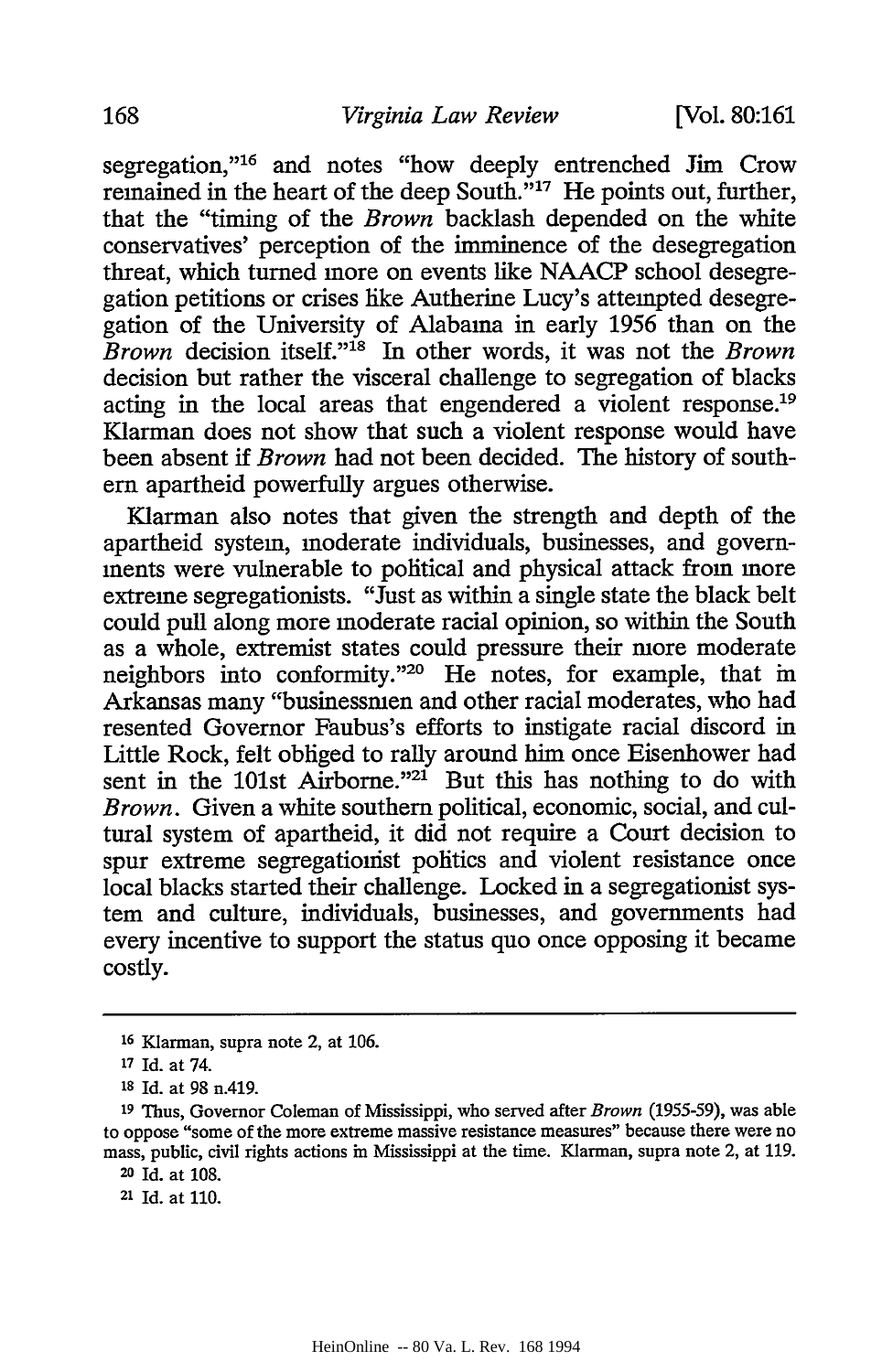Given this reality, civil rights forces could pick and choose where to stage demonstrations in order to incite white violence and gain leverage against the federal government. As Garrow notes, and Klarman correctly reports, King came to realize that "unprovoked white violence aimed at peaceful and unresisting civil rights demonstrators" was "necessary for a protest to receive the national coverage, attention, and support that would help to bring about federal legislation."<sup>22</sup> For example, demonstrations in Albany, Georgia, in late 1961 and early 1962 were considered unsuccessful because of a lack of violence.<sup>23</sup> The lack of violence translated into little media coverage, no pressure on the federal government, and a perceived weakening of King.<sup>24</sup> Thus, the movement increasingly searched out cities where a violent response was likely to occur. The presence of Bull Connor in Birmingham and Jim Clark in Selma made those cities attractive targets. As Klarman notes, at Selma, "[d]uring [Sheriff] Clark's initial phase of restraint, the SCLC [Southern Christian Leadership Conference] apparently contemplated moving the campaign into the countryside, where a more violent white response would be assured."<sup>25</sup> Similarly, the genesis of Freedom Summer 1964 was the knowledge that white Mississippians would respond violently to civil rights activity, as they had been doing with murderous consistency. However, it was believed that if many of the victims were northern white college students from privileged backgrounds rather than poor blacks, the nation would take notice.26 Violent defense of apartheid independent of *Brown* was more than sufficient to create national revulsion and enormous pressure for civil rights legislation.

Klarman is aware of this dynamic and of the depth and strength of the segregation system. His argument is unpersuasive, however, because he is unable to differentiate the effect of *Brown* from the

**<sup>22</sup>**Garrow, supra note 5, at 2; see also id. at 222, 225 (detailing the Southern Christian Leadership Conference's protest strategy and recounting Martin Luther King, Jr.'s version of that strategy); David J. Garrow, Bearing the Cross: Martin Luther King, Jr., and the Southern Christian Leadership Conference 171-72, 216-17, 228 (1986) (same).

**<sup>23</sup>**Garrow, Bearing the Cross, supra note 22, at 216-18. For a survey of the Albany protest, see id. at 173-230.

<sup>24</sup>Id. at 216-18.

**<sup>25</sup>**Klarman, supra note 2, at 148 n.625.

**<sup>26</sup>**McAdam, supra note 14, at 35-40. The accuracy of these understandings was quickly confirmed with the brutal murders of Chaney, Goodman, and Schwerner in June.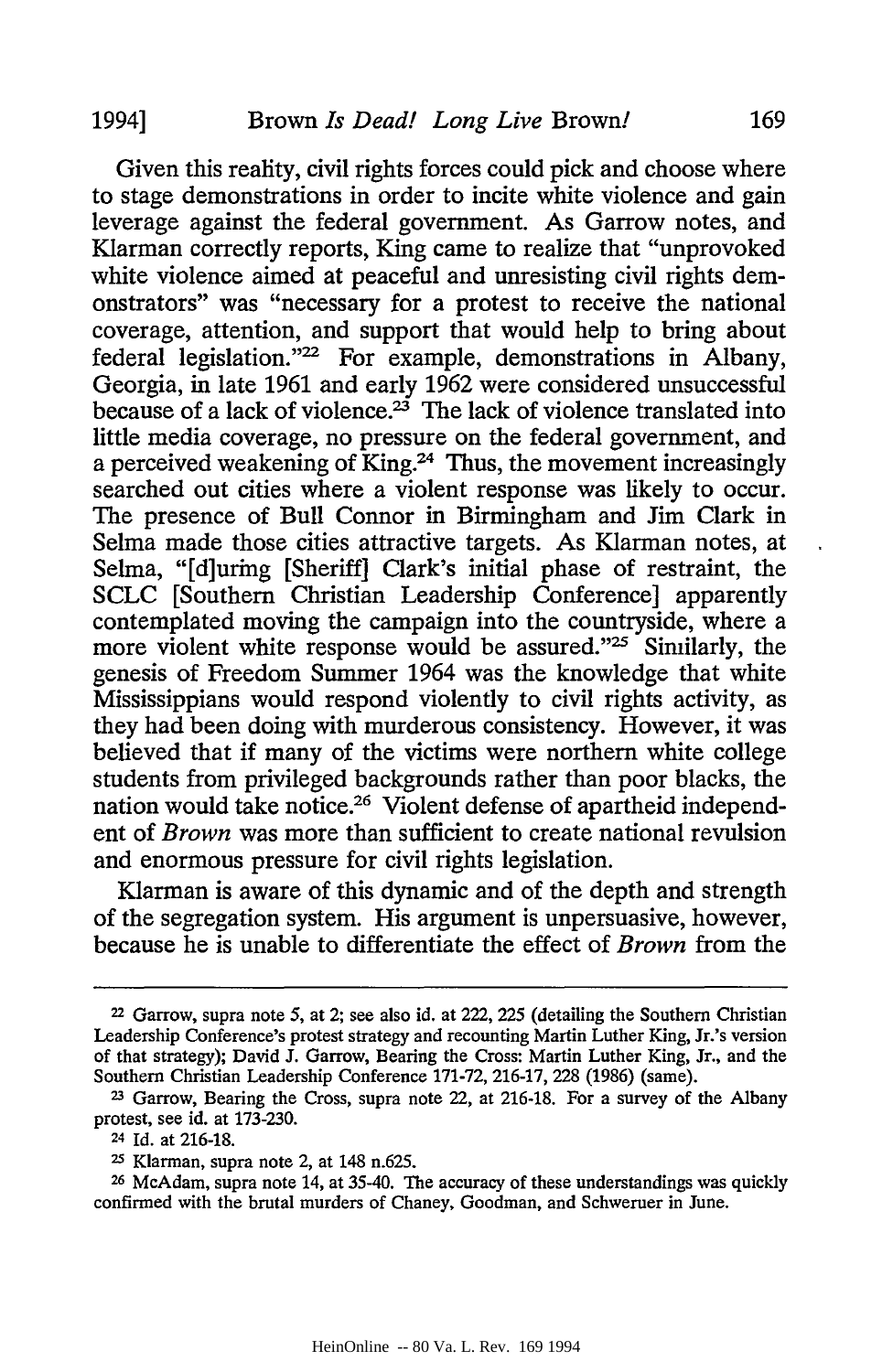effect of later events and from the causal influence of the larger culture. His examples of Ole Miss, Wallace's election in 1962, Birmingham, and Selma all occur after the Montgomery bus boycott, the sit-ins, the Freedom Rides, etc. He offers no way to distinguish the influence of *Brown* from that of these latter events. I have argued that these latter events, occurring in the southern apartheid system, and not *Brown,* led to the violent repression of Birmingham and Selma.27 Klarman has plausibly argued that *"Brown* produced a southern political climate in which racial extremism flourished,"<sup>28</sup> but that does not support his conclusion of nontrivial causal influence for *Brown.* He has not shown that violence would have been absent without *Brown*. The evidence suggests that violence came quickly and often when blacks took the movement to the streets.

Like many before him, Klarman has striven mightily to find a central role for the Court in producing significant social reform.29 Yet surprisingly, Klarman himself admits that the chain of causation created by *Brown* was "strikingly indirect, and indeed almost perverse. **"30** The lesson of Klarman's analysis of *Brown* is that the Court can be used to create opposition in the hope that it behaves so badly as to sway the public in one's favor. Even if Klarman is

**<sup>27</sup>**Note, too, that the violence that caused the national revulsion did not occur until the 1960s, at least six years after *Brown.* The violence at Birmingham and Selma, identified by Klarman as well as others as key events, occurred in 1963 and 1965, nine and eleven years after *Brown* respectively. It is difficult to see how the immediate move to the right after *Brown* that Klarman notes drove these events. Rather, it seems more plausible that the demonstrations themselves, as well as the earlier actions of the movement, in the context of an apartheid system, created violent resistance.

*<sup>28</sup>*Klarman, supra note 2, at 117.

**<sup>29</sup>**Citations are legion. See, e.g., Abram Chayes, The Role of the Judge in Public Law Litigation, 89 Harv. L. Rev. 1281 (1976) (asserting that the role of the courts in social progress, though problematic, is central and necessary to that progress); Owen M. Fiss, The Supreme Court, 1978 Term-Foreword: The Forms of Justice, 93 Harv. L. Rev. 1 (1979) (asserting that the Court, through structural reform, gives character to public values); Aryeh Neier, Only Judgment: The Limits of Litigation in Social Change (1982) (discussing debate over whether the court plays too large a role in creating public policy); Victor Yannacone, Discussion, *in* Law and the Environment (Malcolm F. Baldwin and James K. Page, Jr., eds., 1970) (assessing problems faced in environmental practice and proposing needed changes in court procedure for successful environmental policymaking); Council for Public Interest Law, Balancing the Scales of Justice: Financing Public Interest Law in America (1976) (detailing history of public interest law and asserting need for funding public practice so that social change can occur through the court system).

**<sup>30</sup>**Klarman, supra note 2, at 76.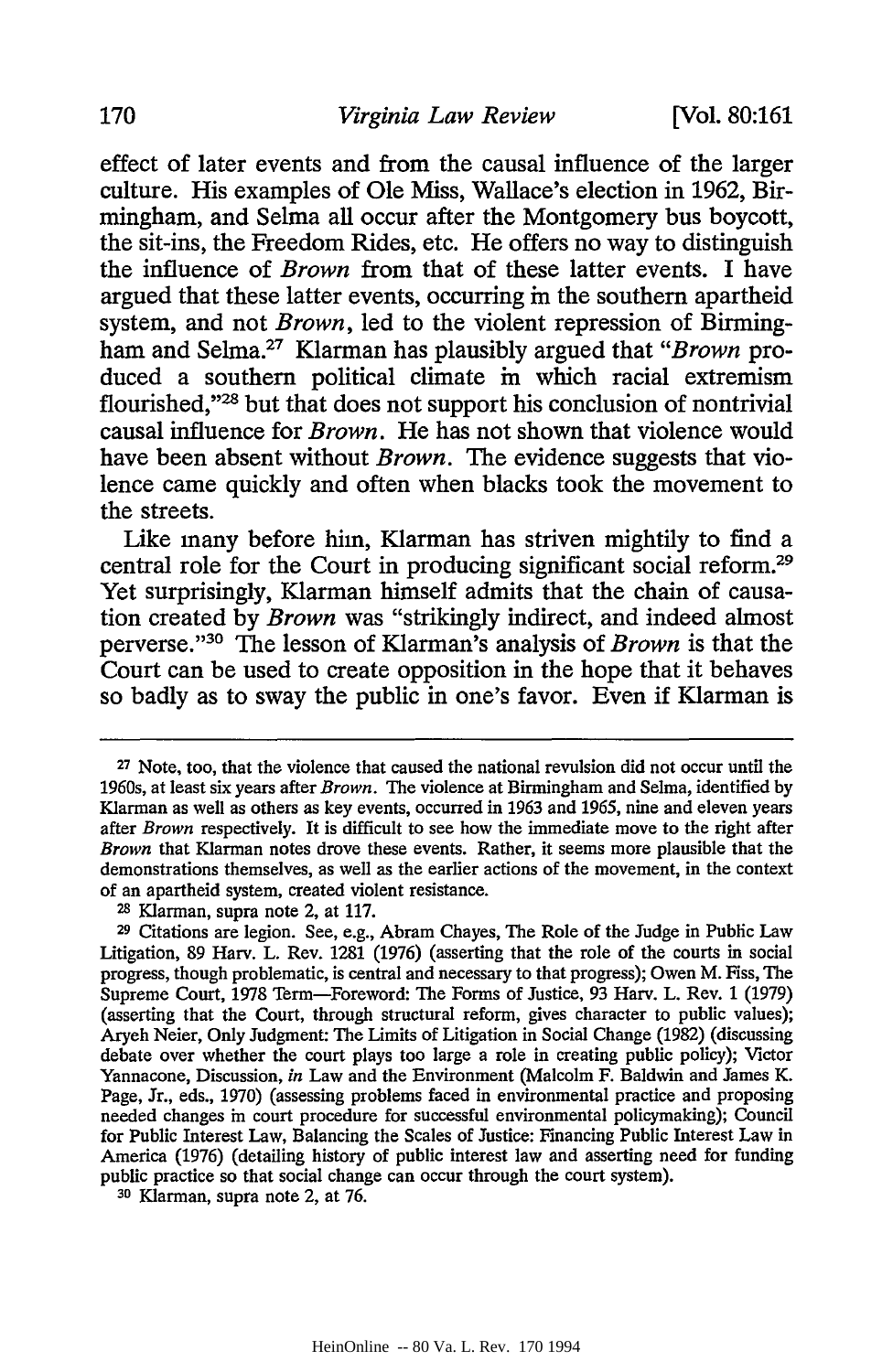1994]

right in his causal attribution, this is an uncontrollable and dangerous way to bring about change. It is akin to arguing in favor of a self-inflicted wound on the ground that if you survive, sympathy will flow to you. Would any responsible lawyer recommend such a strategy?<sup>31</sup>

The bizarre nature of Klarman's causal argument raises the question of why he has engaged in this prodigious effort to find, at best, a complicated and tortuous causal connection. Why is defending the efficacy of *Brown* so important? The answer, I think, is that *Brown* is the symbol of the use of courts to produce significant social reform.<sup>32</sup> It provides legitimacy and a sense of purpose to liberal-leaning legal academics. Noble as this quest may be, it can not be undertaken in isolation from broader societal forces. Although more careful and thoughtful than most, Klarman's analysis is unpersuasive because, in the end, it focuses too closely on the Court and not closely enough on the society in which the Court operates. *Brown* is without doubt one of the Court's greatest decisions, but this does not mean it helped very much to further the cause of civil rights.

**<sup>31</sup>**This assumes, of course, that you win the case!

**<sup>32</sup>**In addition to the sources cited by Klarman, supra note 2, at 8 n.2, see Robert L. Carter, The Warren Court and Desegregation, 67 Mich. L. Rev. 237, 237 (1968) (calling *Brown* a "revolutionary statement of race relations law"); Jack Greenberg, The Supreme Court, Civil Rights and Civil Dissonance, 77 Yale L. J. 1520, 1522 (1968) (asserting that *Brown* "profoundly affected national thinking and has served as the principal ideological engine" of the civil rights movement); Jack Greenberg, Litigation for Social Change: Methods, Limits and Role in Democracy, 29 Record of the Ass'n of the Bar of the City of New York 320, **331** (1974) (calling *Brown* the "principal inspiration to others who seek change through litigation"); Richard Kluger, Simple Justice 710 (1976) (asserting that *Brown* was "nothing short of a reconsecration of American ideals"); Aryeh Neier, supra note 29, at 57 (calling *Brown* the "symbol" of the Court's ability to produce significant social reform).